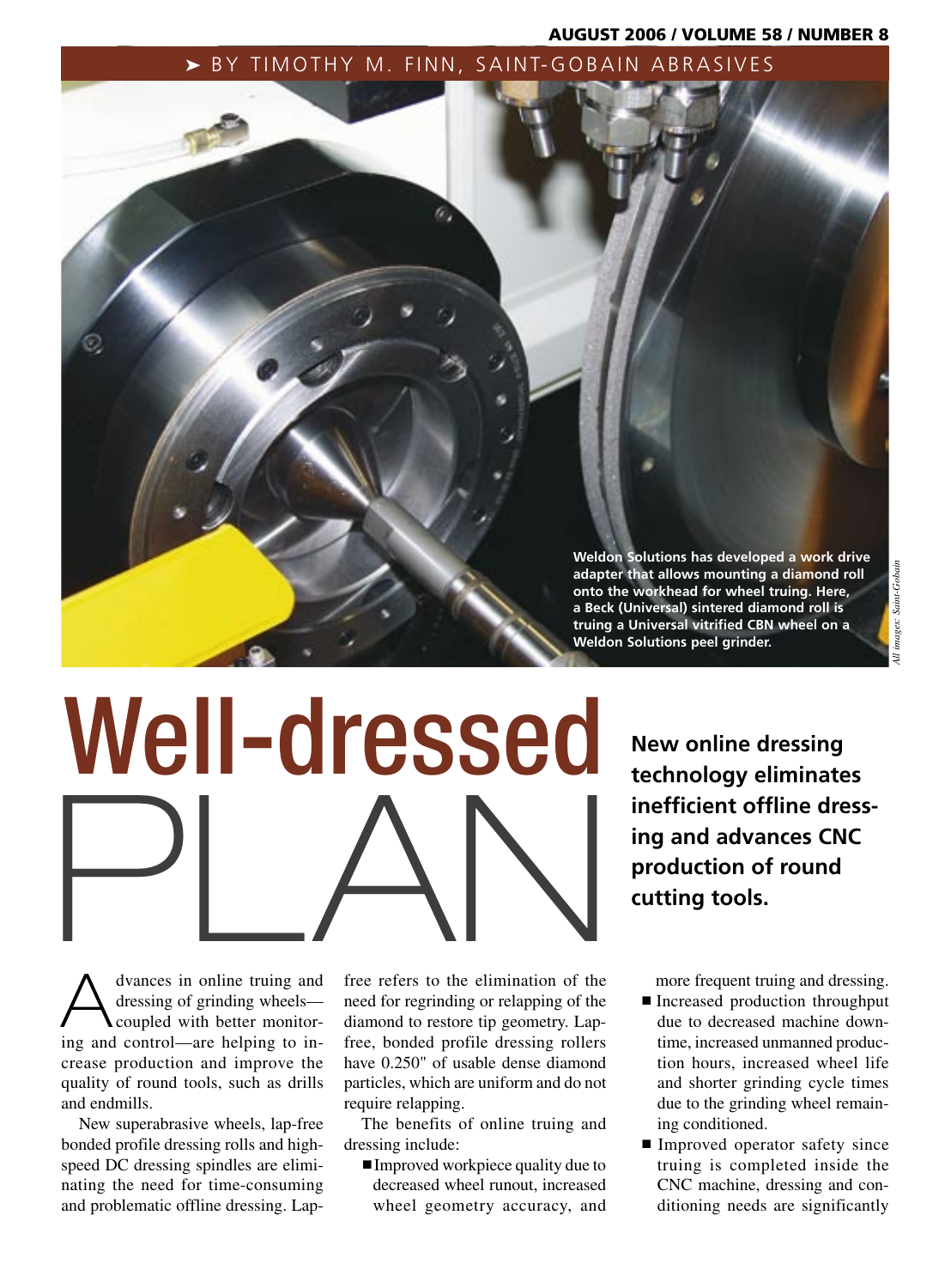decreased and manual "sticking" is eliminated by having it performed automatically inside the machine.

# Truing and Dressing

Truing, or form regeneration, makes a wheel round to its axis of rotation and restores the wheel profile, which breaks down with use. Cutting tool manufacturers typically perform truing on an offline dressing machine.

Dressing, or conditioning, involves removing or sharpening dull grains and removing loaded material and small amounts of the wheel's bond to expose new abrasive grains, which allow the wheel to cut freely.

Offline truing and dressing present major challenges. First, when an operator removes a grinding wheel from the machine for truing and dressing, runout accuracy—how round and true the wheel is to the spindle on which it is grinding—can be compromised.

This is because when the operator mounts the wheel to the truing spindle of an offline dressing machine, the wheel becomes round and perpendicular to the truing spindle. Then, when

**A new system from Rollomatic combines an online dressing spindle with an automated stick dresser, allowing for automated truing and conditioning. This lends itself to increased reliability for extended production.**

he remounts the trued wheel on the grinding spindle, there could be 0.001" to 0.002" (best case) or 0.005" to 0.006" (worst case) of runout. In the latter case, the grinding wheel will not cut equally along its entire circumference. This creates chatter, increases wheel wear and leads to an inferior surface finish.

Offline dressing also causes production delays. When retruing a wheel, a shop loses an hour of manufacturing time for removal, truing, re-installation and dressing. In addition, the price of an offline dressing machine ranges from \$45,000 to \$90,000. It doesn't make parts, so it remains idle much of the time.

# Saving Time, Money

Long recognized as a timesaver when grinding metal parts, online dressing was first performed with superabrasive wheels on machines used to produce bearings. Today, manufacturers always perform online truing and dressing when grinding camshafts and crankshafts, and the practice is also prevalent in the aerospace industry.

Machines for grinding cutting tools have become so sophisticated that with the right wheel, dressing roll and





**ANCA has a system with a conventional truing wheel or diamond roll mounted onto its high-speed work drive. Here, a silicon-carbide wheel is mounted to the workhead of an ANCA machine.** 

dressing spindle, truing and dressing can be done online. Nonetheless, over 95 percent of cutting tool manufacturers running superabrasives still apply resin-bond, metal-bond or direct-plated wheels. And, in the case of direct-plated wheels, they dress offline or not at all.

Cutting tool manufacturers considering upgrading to online dressing will need the following to ensure success:

- superabrasive wheels that can be dressed online;
- rollers;

■ variable-speed DC spindle assemblies; and

■ sound applications engineering.

Superabrasive grinding wheels are specifically designed for grinding hard metals. Vitrified superabrasive wheels are the easiest type to true. The bond post, which is made of glass, is actually crushed.

cases, require little or no A Varied Approach Historically, resin- and metal-bond superabrasive wheels were so difficult to true that the process grinding machine. Today, have self-dressing, wear-resistant bonds that, in many stick dressing. Compared to

resin and polyimide, vitrified and hybrid polyimide superabrasive wheels decrease downtime in applications that involve offline dressing and extend wheel life when dressing online.

Regardless of the type of truing and dressing system used, when compared to competitive products for producing micro- to large-diameter round tools, hybrid polyimide superabrasive wheels:

- consistently remove more stock per pass at a given spindle power;
- achieve a higher grinding ratio and longer life;
- produce finer tool finish and edge quality; and
- yield a lower overall cost per tool.

## Relapping Sent Packing

Lap-free, bonded profile dressing rollers offer several advantages over traditional rollers made with polycrystalline-diamond particles or chemical-vapor-deposition diamonds and conventional sintered rolls with natural diamond particles. These traditional rollers require relapping as many as four times during their lives—at 30 to 50 percent of the initial cost for each relapping. Even in online truing and dressing operations, relapping or ■ lap-free, bonded profile dressing replacing a dressing roll produces machine downtime.

Brazed profile rolls (BPRs) support truing and dressing applications that require a tip radius as small as 0.005" and a tip angle as small as 0°. (Most other profile rolls have larger starting radii and require a tip angle to support the diamond tip.) BPRs are, however, currently limited to obtaining work piece finishes of greater than 20µin  $R_{\alpha}$ .

Diamond dressing rolls other than BPRs, such as reverse-plated construction (RPC) rolls, can be used effectively for online dressing. RPC rotary diamond dressers are manufactured by electroplating nickel to the was never attempted on the diamonds, inside a precision mold. During online dressing, RPC dressing hybrid polyimide wheels tools have consistently outperformed direct-plated diamond dressers.

Variable-speed spindle assemblies

# **Success stories**

The combination of factors described in the main article—superabrasive wheels, lap-free dressing rollers, DC dressing spindles and good applications engineering—have produced superior results in round cutting tool production runs.

# **Examples Results**

1. Fluting 1"-dia., 4-flute, HSS endmills. These workpieces had a 0.650" core and 2.00" flute length. Grinding was done on a Walter Vision 44-hp machine, using a 7", 150-grit, vitrified CBN wheel running at a peripheral speed of 10,000 sfm. Reconditioning was performed online, unidirectionally, after every five parts using a BPR diamond roll, one traverse dress at a depth of  $0.0002$ ",  $+75$  percent speed ratio and a dress lead of 0.004" per wheel revolution. The vitrified CBN wheel ground each flute to final depth at a feed rate of over 8 ipm.

2. Knuckle grinding ½"-dia., 4-flute carbide roughing endmills. The specifications called for roughing the endmill knuckles to have a 1mm pitch and a 1.5" flute width. Grinding was done on a Rollomatic 600X machine with a 6-hp spindle, using a 6" 320 grit vitrified diamond wheel running at a peripheral speed of 7,400 sfm. Reconditioning was performed online, unidirectionally, using an RPC plunge diamond roll with two forms, a plunge dress at a  $0.0008$ " depth and a  $+67$ percent speed ratio.

3. Flute grinding 6mm, 2-flute, highperformance carbide drills. Grinding was done on an ANCA MGX 11-hp machine using a 6" hybrid polyimide wheel running at a peripheral speed of 6,000 sfm. Reconditioning was performed online, counter-directionally, after every 40 parts using a BPR diamond roll, a traverse dress at a depth of 0.0005", a -1,467 percent speed ratio and a 0.626 overlap ratio. The feed rate was 12 ipm vs. 8 ipm for the previous wheel, a 50 percent increase.

The cycle time to complete the ballnose endmill was under 8 minutes (including robot load and unload) for fluting, OD relief, the center cut and all end features. The initial lights-out run produced more than 500 parts with no scrap. This represents more than a 100 percent improvement in cycle time per part. The finished endmills exhibited excellent cutting edge quality and very good rake face finish when viewed at 150× magnification.

Operators increased the knuckling feed rate by 50 percent over the previous direct-plated diamond wheel. Three hundred parts per dress were obtained before the form grew out of

tolerance with the vitrified wheel. Cycle time dropped significantly and, more importantly, this operation produced improved cutting edges over the directplated wheels, when viewed at 150× magnification. The hybrid polyimide wheel offered four times the life of the wheel it replaced and twice as many parts per dress (40 vs. 20). It could be dressed online; the

metal-bond wheel could not. Also, the hybrid polyimide wheel did not require stick dressing. Cycle time was reduced by one-third, and the cost per part was reduced by 31 percent.